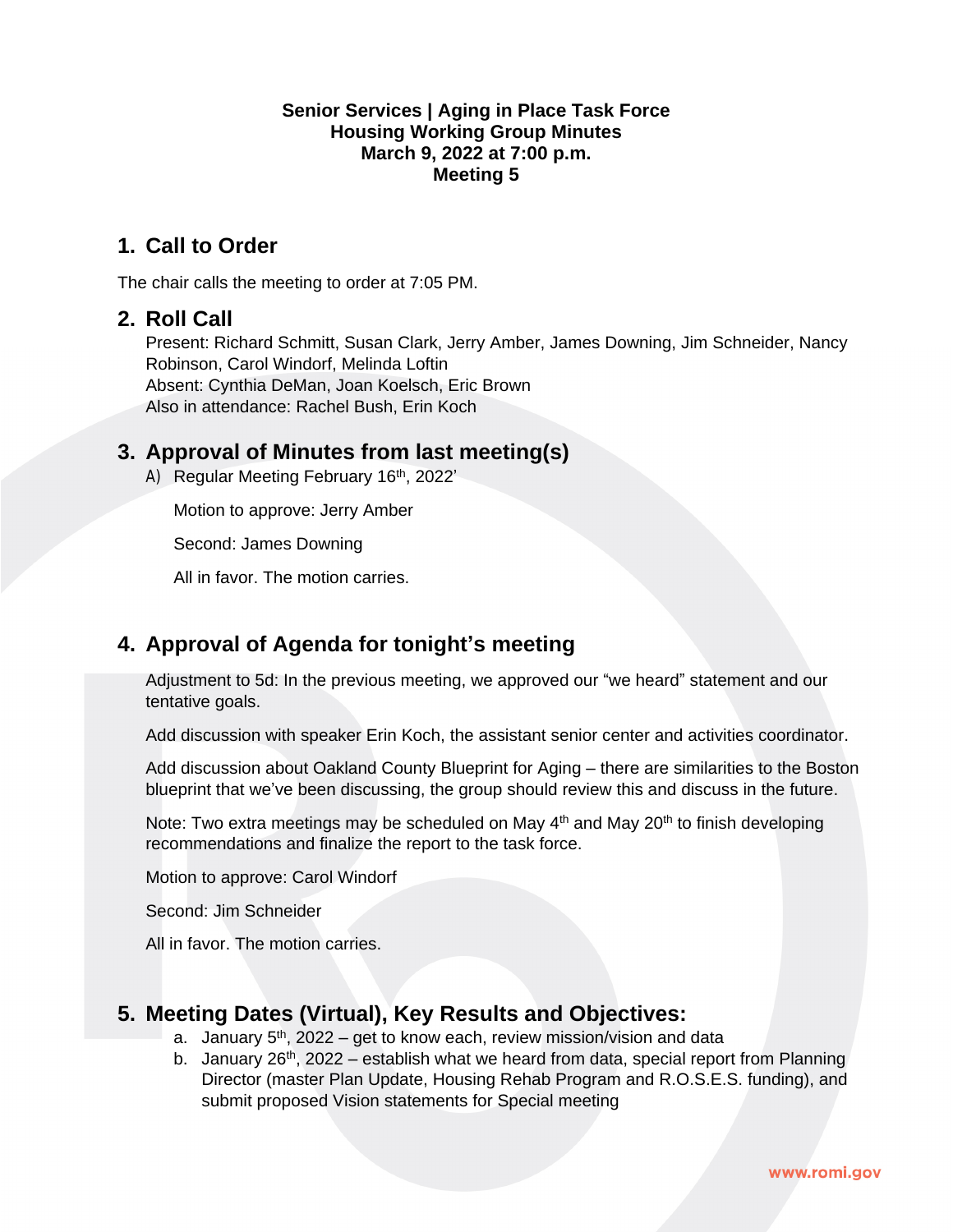- c. February 3rd, 2022 Establish 'We Envision" Statement and start thinking about goals for next Regular Meeting and any other ideas of external reports needed.
- d. February 16<sup>th</sup>, 2022 establish Goals for our domain (Housing) and listen to any other external presentations and think about recommendations to achieve our goals.
- e. March 9<sup>th</sup>, 2022 start to establish recommendations to achieve our goals
- f. March 23rd, 2022- continue to work on recommendations and start to finalize our report
- g. April 13th, 2022- finalize our report to the task force

# **6. Discussion with Erin Koch, Assistant Senior Center and Activities Coordinator (of the Mahany/Meininger Senior Center)**

- Need for more employees to take on more ROSES program customers
- Some customers have special, one-time needs seasonal work like raking leaves, cleaning gutters
- Staffing through the high school or community college programs there are volunteer opportunities for students to interact with seniors but there hasn't been a great turnout
	- o Volunteer/employee screenings are required

From the group's perspective, there is need for the Senior Center to act as more of a resource center, where they can meet with a coordinator and receive referrals for contractors, housing, etc. It's also an accessible site for informational events and sharing resources with those who are less tech-oriented.

March 1 – Tech Fair at the Senior Center was a success. In the future, event topics could be geared toward housing, home services, etc.

# **7. Oakland County Blueprint**

Organized into two categories: housing repairs and housing chores

- Stakeholders seem to have interest in expanding their services to accommodate underserved areas in western Oakland County
- Focus would be to help Royal Oak seniors stay in their single-family homes, since they likely have lived there for a long time and don't want to move

How is it that eastern Oakland County can provide more services than the western side?

- Work group members will reach out to Rochester Hills and Troy to find out how they've addressed these challenges through their Older Persons Commission (OPC) and report back next meeting
- <https://opcseniorcenter.org/>

### **8. Discuss tentative Goals established at last meeting and finalize.**

Tentative goals can be found in the [previous meeting minutes.](https://www.romi.gov/AgendaCenter/ViewFile/Minutes/_02162022-2573)

[AARP HomeFit Guide](https://www.aarp.org/content/dam/aarp/livable-communities/housing/2020/homefit/AARP%20HomeFit-singles-02242022.pdf)

Ideas that meet Royal Oak'[s needs at an acceptable scale is key. Ideas for more goals:](https://www.aarp.org/content/dam/aarp/livable-communities/housing/2020/homefit/AARP%20HomeFit-singles-02242022.pdf)

 [Village to Village Network](https://www.vtvnetwork.org/) – grassroots organizations of volunteers and paid staff through 501c(3), not clear what the role of the city would be in something like this or if there is potential